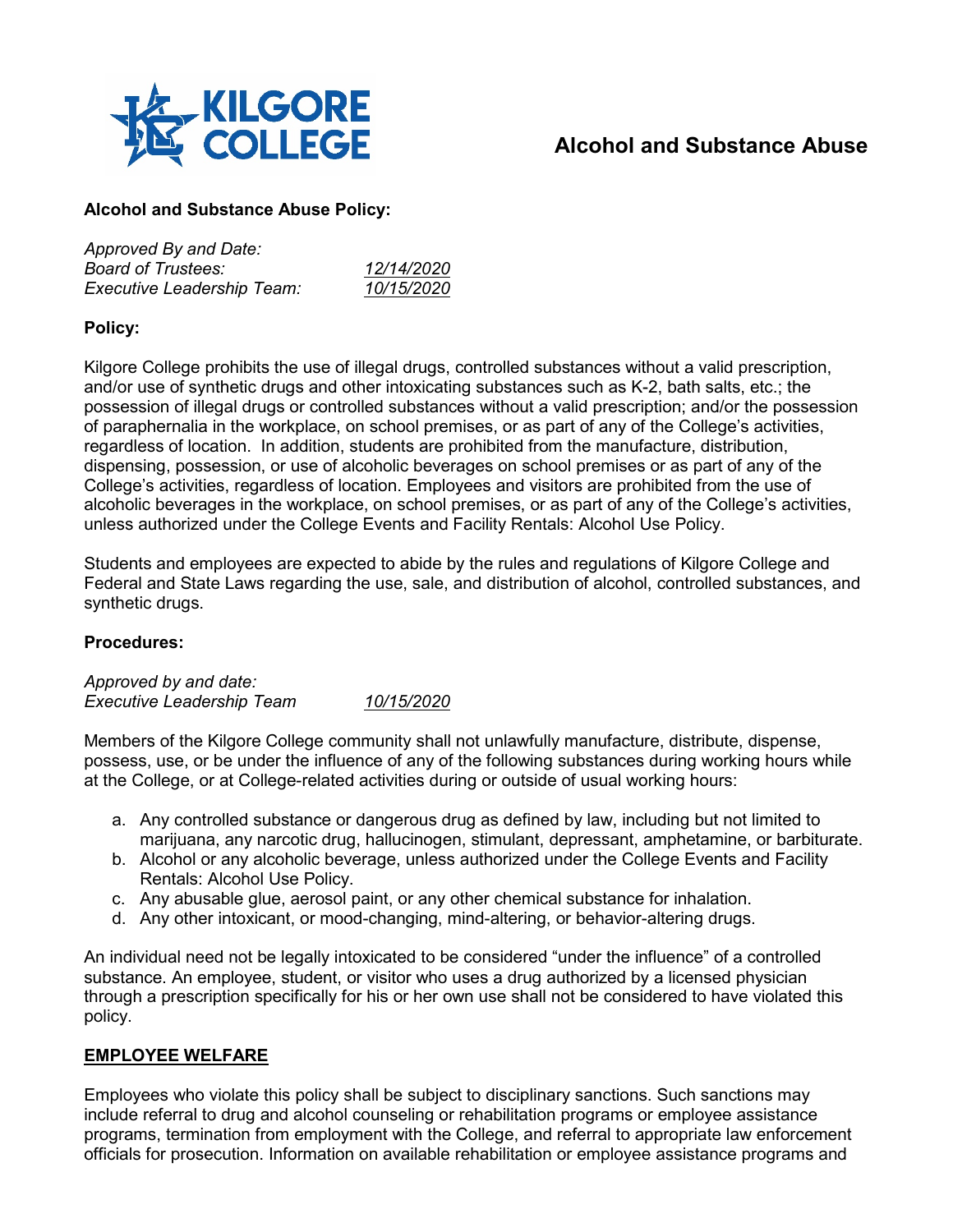contacts shall be posted throughout the workplace. Compliance with these requirements and prohibitions is mandatory and is a condition of employment. As a further condition of employment, an employee shall notify the College President or designee (appropriate Vice President) of any criminal drug statute conviction the employee incurs for a violation in a workplace no later than five days after such conviction.

Within 30 calendar days of the College President's or designee's receiving notice from any source of a conviction for any drug statute violation occurring in the workplace, the College President or designee shall either (1) take appropriate personnel action against the employee, up to and including termination of employment or referral for prosecution or (2) require the employee to participate satisfactorily in a drug and alcohol abuse assistance or rehabilitation program approved for such purposes by a federal, state, or local health agency, law enforcement agency, or other appropriate agency. The cost of any such program shall be borne by the employee.

# **STUDENT WELFARE**

It is the responsibility of the College to maintain an environment that is conducive to teaching and learning and to personal and professional growth. Since irresponsible/illegal use of alcohol, intoxicating substances, and drugs are detrimental to the maintenance of an educational environment, it is the intent of the College to establish practices and procedures which discourage such behaviors and ensure compliance with local, state, and federal laws by all individuals on College property or facilities or property under control or jurisdiction of the College.

#### **Prohibition of Alcoholic Beverages and other Intoxicating Substances**

All Kilgore College students are responsible for complying with Texas state laws and policies of KC. These guidelines establish that:

- No person under 21 years of age may use or be in possession of alcoholic beverages. *Texas Alcoholic Beverage Codes 106.4 and 106.5 prohibit consumption or possession of alcohol by a minor.*
- Alcoholic beverages may not be made available to minors.
- Misrepresentation of age for the purpose of purchasing alcoholic beverages is a violation of state law.
- Personal possession and consumption of alcoholic beverages by students are not permitted in residential halls, at athletic events, at social events attended by students, and on College property.

Students found drinking or in possession of alcoholic beverages or other intoxicating substances will be reported to Campus Police immediately and will face disciplinary action from the College, as well as any penalties issued in accordance with Texas State Law.

## **Drug and Alcohol Abuse**

In compliance with the Drug-Free Schools and Communities Act Amendments of 1989 (P.L. 101-226), Kilgore College endeavors to provide an environment for students that is free from illicit drugs and the abuse of alcohol or other intoxicating substances. Accordingly, the College provides information about the drug and alcohol use and abuse through the College Nurse's Office, the Campus Police Department, and the Campus Life Office.

In addition to the Kilgore College sanctions related to these offenses, there are state and federal laws that also apply to the unlawful possession, use or distribution of alcohol, inhalants or illegal drugs. The fines can range from not less than \$25.00 to imprisonment for life and a fine of up to \$250,000.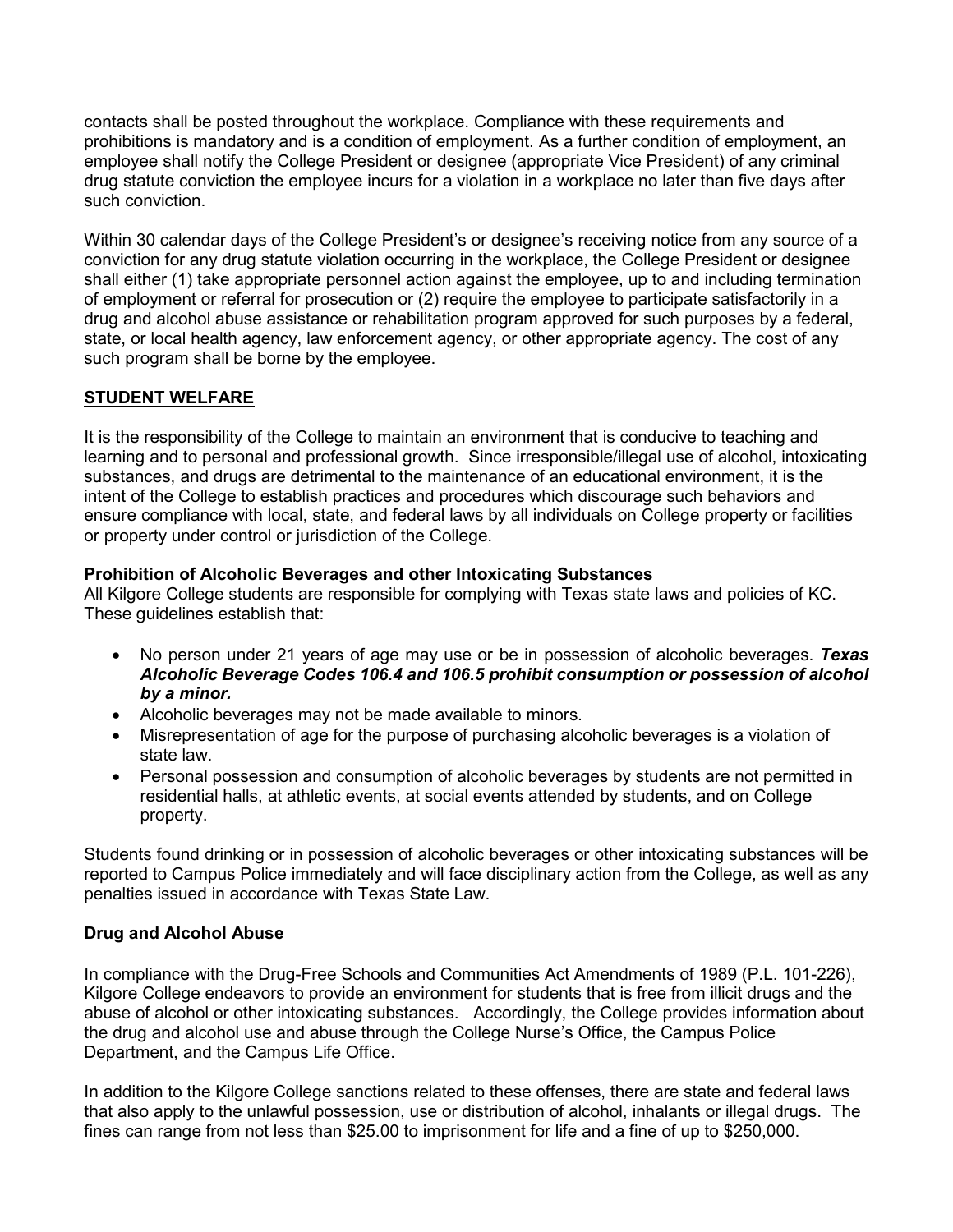## **HEALTH RISKS**

Outlined below is a listing of drugs of abuse and their health risks taken from the U.S. Drug Enforcement Administration website. A more complete and detailed accounting may be found at their website at [http://www.justice.gov/dea/druginfo/all\\_fact\\_sheets.pdf.](http://www.justice.gov/dea/druginfo/all_fact_sheets.pdf)

Alcohol: Alcohol consumption causes a number of impairments including changes in behavior and normal body function. Even low doses significantly impair judgment, coordination, mental function, thus increasing the risks of accidents and injuries. Moderate to high doses of alcohol cause marked impairments in higher mental functions, severely altering a person's ability to learn and remember information. Very high doses taken acutely can cause respiratory depression and even death. Statistics show that alcohol use is involved in a majority of violent behaviors on college campuses, including acquaintance rape, vandalism and fights. Additional consequences include DUI arrests and serious or fatal car crashes. Continued abuse may lead to dependency, which can cause permanent damage to vital organs and deterioration of a healthy lifestyle.

Amphetamines: Amphetamines can cause a rapid or irregular heartbeat, tremors, convulsions, loss of coordination, collapse, and death. Heavy users are prone to irrational acts.

Cannabis (Marijuana, Hashish): The use of marijuana may impair or reduce short-term memory and comprehension, alter sense of time, and reduce coordination and energy level. Users can often have a lowered immune system and an increased risk of lung cancer. Users also often lack motivation and general drive to achieve goals.

Club Drugs: Club drugs are drugs such as MDMA (Ecstasy), Rohypnol, GHB, LSD, and methamphetamine and others, which are used at all-night parties such as trances or raves, dance clubs and bars. These party drugs, particularly when mixed with alcohol, can cause serious health problems, injuries, or even death.

Cocaine/Crack: Cocaine users often have a stuffy, runny nose and may have a perforated nasal septum. The immediate effects of cocaine use include dilated pupils and elevated blood pressure, heart rate, respiratory rate, and body temperature, followed by depression. Crack, or rock cocaine, is extremely addictive and can cause delirium, hallucinations, blurred vision, severe chest pain, muscle spasms, convulsions, and even death.

Hallucinogens: Lysergic acid (LSD), mescaline, and psilocybin cause illusions and hallucinations. The user may experience panic, confusion, suspicion, anxiety, and loss of control. Delayed effects, or flashbacks, can occur even when use has ceased. Phencyclidine (PCP) affects the section of the brain that controls the intellect and keeps instincts in check. Because the drug blocks pain receptors, PCP episodes may result in self-inflicted injuries, violence and aggressive behavior toward others. Heroin: Heroin is an opiate drug that causes the body to have diminished pain reactions. Overdoses of this highly addictive drug can result in coma or death due to respiratory failure or cardiovascular collapse.

Methamphetamines: Methamphetamines can cause rapid or irregular heartbeat, increased blood pressure and body temperature. Possible side effects with long-term use include mood disturbances, violent behavior, anxiety, confusion and insomnia. All users risk becoming infected with diseases such as HIV/AIDS and hepatitis.

Prescription Drug Abuse: Taking a prescription medication that is not prescribed for you, or taking it for reasons or in dosages other than as prescribed, is prescription drug abuse. Commonly abused classes of prescription medications include opioids, central nervous system (CNS) depressants and stimulants. Long-term use of opioids or central nervous system depressants can lead to physical dependence and